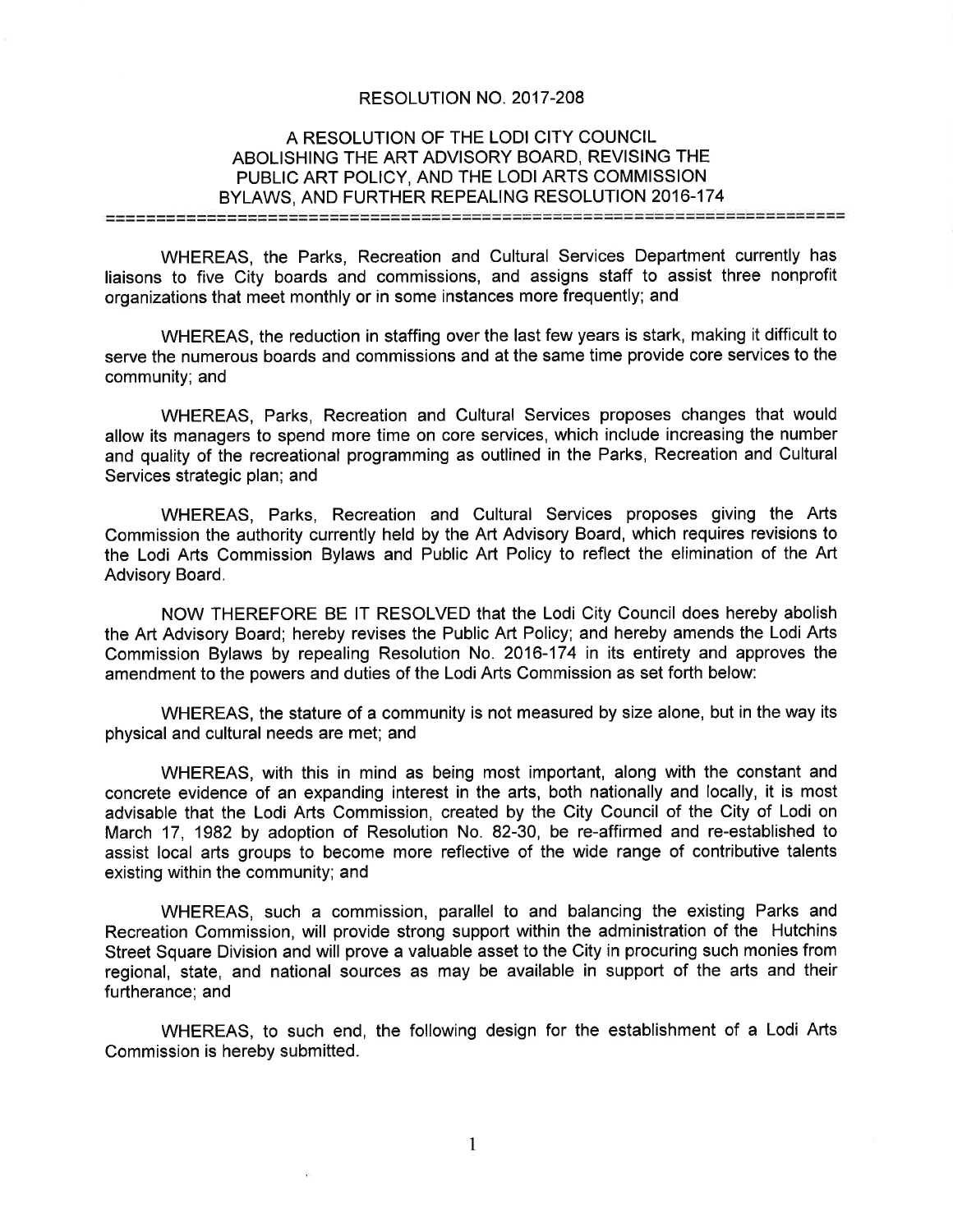# FINDINGS:

The City Council hereby finds and declares

- a) That the growth and flourishing of art and culture depend upon freedom, imagination, and individual initiative;
- b) That the encouragement and support of art and culture, while primarily a matter for private and local initiative, is also an appropriate matter of concern to the City of Lodi;
- c) That this City's prestige and general welfare will be promoted by providing recognition that art and culture, and the creative spirit which motivates them and which they personify, are valued as an essential part of the City's resources;
- d) That it is in the best interest of the City of Lodi to maintain, develop and disseminate the City's artistic and cultural resources;
- e) That the continued growth of the Arts can no longer be sustained by traditional resources; and
- f) That in order to implement these findings it is desirable to establish the Lodi Arts Commission to provide such recognition and assistance as will encourage and promote the City's artistic and cultural progress.

#### ARTS COMMISSION ESTABLISHED:

NOW, THEREFORE BE lT RESOLVED that there is established a Lodi Arts Commission to promote and encourage programs to further the development and public awareness of and interest in the fine and performing arts and to act in an advisory capacity to the Lodi City Council in connection with the artistic and cultural development of the City.

#### MISSION STATEMENT

To advance the arts in Lodi by partnering with the entire community to provide quality programs and events that foster creative expression.

# MEMBERSHIP:

- a) The Commission shall be seven (7) members appointed by the Mayor from a list of nominees who are registered voters of the City of Lodi at the time of their application, with the approval of the City Council, plus two (2) voting ex-officio members selected from the Planning Commission, Parks and Recreation Commission, and/or Site Plan and Architectural Review Committee.
- b) Each member of the Commission shall hold office for a term of three (3) years, except that:
	- 1. The terms of office for all members of the Arts Commission shall be deemed to run from July 1 of each year. Commencing on July 1, 1990, the Mayor, with the approval of the City Council, appointed four (4) new members to the Commission. On July 1, 1991, the Mayor, with the approval of the City Council, appointed four (4) members, and on July 1, 1992, the Mayor, with the approval of the City Council, appointed three (3) members; and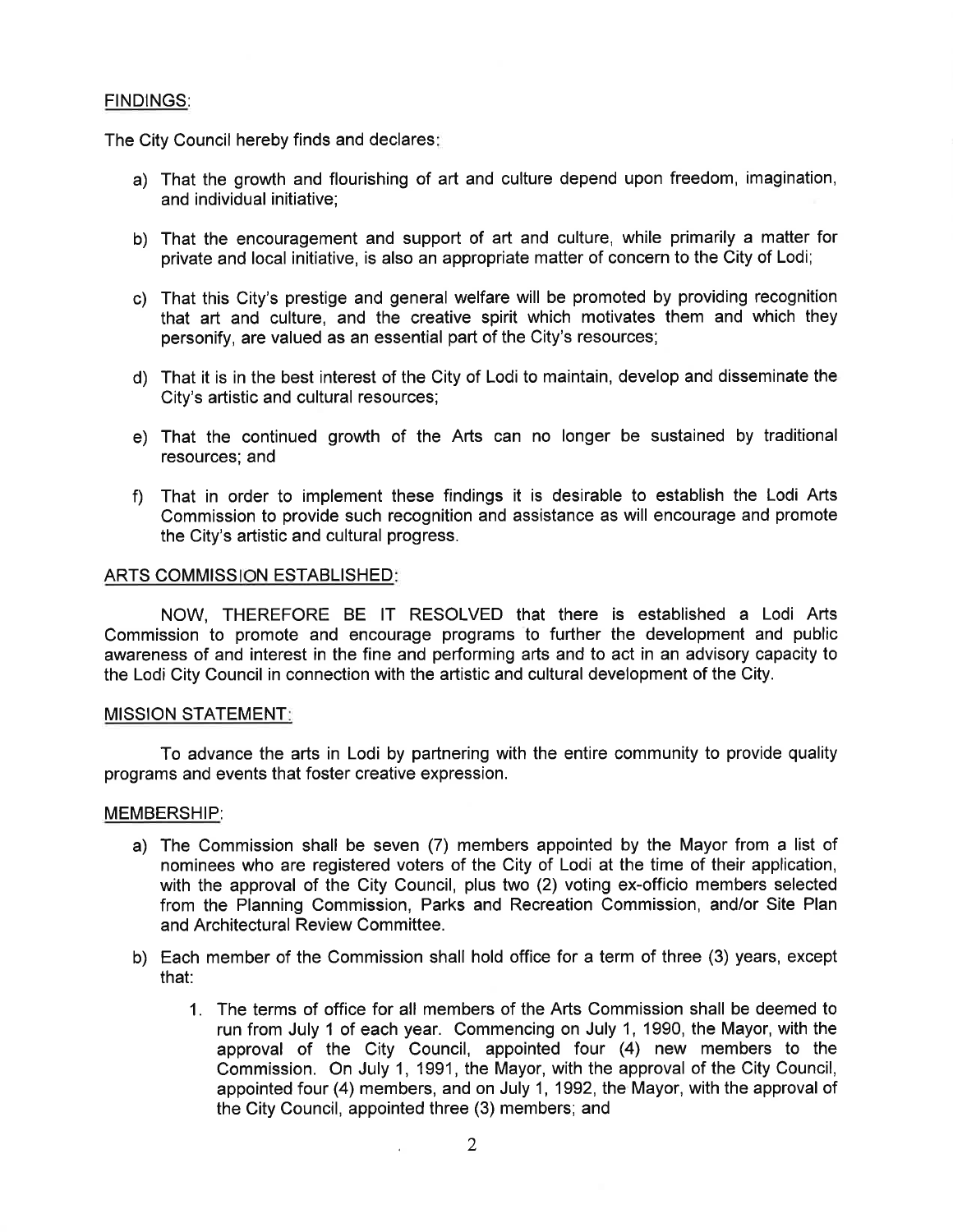- 2. Current appointees who are registered voters of the City of Lodi will retain their appointments following adoption of this Resolution.
- 3. As terms expire, succeeding appointees shall serve for three (3) year terms; and
- 4. Any member appointed to fill the vacancy occurring prior to the expiration of the term for which his predecessor was appointed shall be appointed for the remainder of such term,
- S. Ex-officio member terms will expire with their terms on the Planning Commission, Parks and Recreation Commission, and/or Site Plan and Architectural Review Committee.
- c) Other persons may be designated as ex officio members by the Mayor with advice from the City Council shall be selected from any department, office, commission, board, employee, or instrumentality of the City of Lodi to aid, assist, and advise the Arts Commission.

# CHAIRPERSON:

- a) The Chairperson and Vice Chairperson ("Vice Chair") shall be selected by a majority vote of the Commission at a meeting held in June of each year, and shall take office on July 1. The term of the Chairperson and Vice Chair shall be for one (1) year.
- b) The Chairperson shall serve at the pleasure of the Arts Commission, but not in excess of two (2) consecutive terms, and the provisions of this subsection shall apply to any person appointed to fill the vacancy in the office of Chairperson or Vice Chair.
- c) The Chairperson shall act as liaison between the Commission and the Parks, Recreation & Cultural Services Director's designee and lead the regularly-scheduled commission meetings.
- d) The Vice Chair shall serve in the absence of the Chairperson or in the event the Chairperson is unable to fulfill their duties.

# SECRETARY OF THE COMMISSION:

The Secretary of the Commission shall either be a member of the commission appointed by <sup>a</sup> majority of thé commission, or the Parks, Recreation, and Cultural Services Director's designee. The Director shall also designate a liaison to the Commission.

# ATTENDANCE/VACANCIES:

The Secretary of the Commission shall notify the City Clerk that an office of an Arts Commissioner has been vacated if the member:

- a) ls absent from three (3) consecutive regular meetings of the Commission without leave of absence from the Commission expressed in its official minutes, or
- b) Fails to meet the Commission-established minimum volunteer requirement of a specified number of hours or events during the period July 1 through June 30 of each year. The Commission shall not change the minimum volunteer requirement more than once per fiscal year.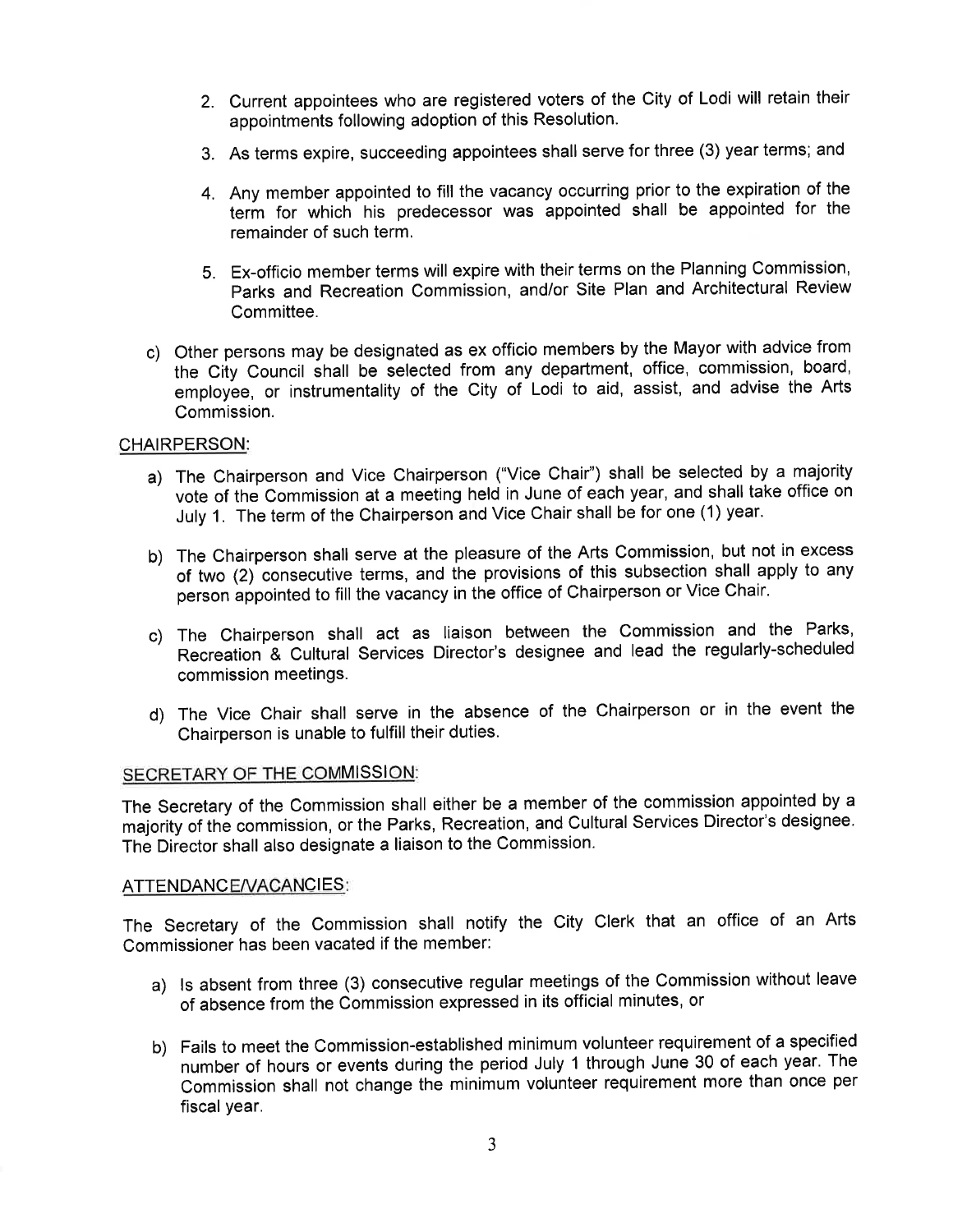Such vacancy shall be so declared by the Mayor and a new member appointed, with approval of the City Council, to fill the remaining term. This section shall not apply to ex officio members.

#### ORGANIZATION:

The Commission shall organize and adopt administrative rules and procedures consistent with this Part to accomplish its purposes. The Chairperson shall appoint such officers or committees as shall be deemed necessary by the Commission.

### POWERS AND DUTIES:

The powers and duties of the Commission shall be as follows:

- a) All of the Commission shall meet at the call of the Chairperson or a majority of the Commission, but not less than once every three months. A majority of the appointed members of the Commission shall constitute a Quorum. The commission shall keep an accurate record of its proceedings and transactions;
- b) Recommend ways to maintain and increase the artistic and cultural resources of the City of Lodi;
- c) Propose methods to encourage private initiative in the fields of art and culture;
- d) Assist in the solicitation of private, state, and federal funding available for the fine and performing arts;
- e) Develop and recommend methods by which to coordinate existing resources and facilities, and to foster artistic and cultural endeavors and the use of the arts both locally and outside of the City to promote the best interests of the City.
- f) Initiate, sponsor, or conduct, alone or in cooperation with other public or private agencies, programs to further the development and public awareness of and interest in the fine and performing arts;
- g) Advise and consult with public and private groups, schools, the City, and State or Federal Cultural and Art Commission interested in, or having knowledge or experience in, the fields or art and culture of the City;
- h) lmprove access to the arts through various programs so that the arts are within the reach of persons of all cultural backgrounds and levels of income. The Commission shall especially be concerned for segments of the community in which the arts are lacking and needed;
- i) Call for studies and make recommendations with a view to formulating methods or ways by which creative activity and high standards and increased opportunities in the arts and culture may be encouraged and promoted in the best interest of the City's artistic and cultural progress and a greater appreciation and enjoyment of the arts and culture by the citizens of the City of Lodi and how such can be encouraged and developed;
- j) Provide preliminary screening of annual requests for allocation of Community Promotion funds for cultural and art activities and recommend a list of priorities with regard to those requests to the City Council. The Commission recommendation shall: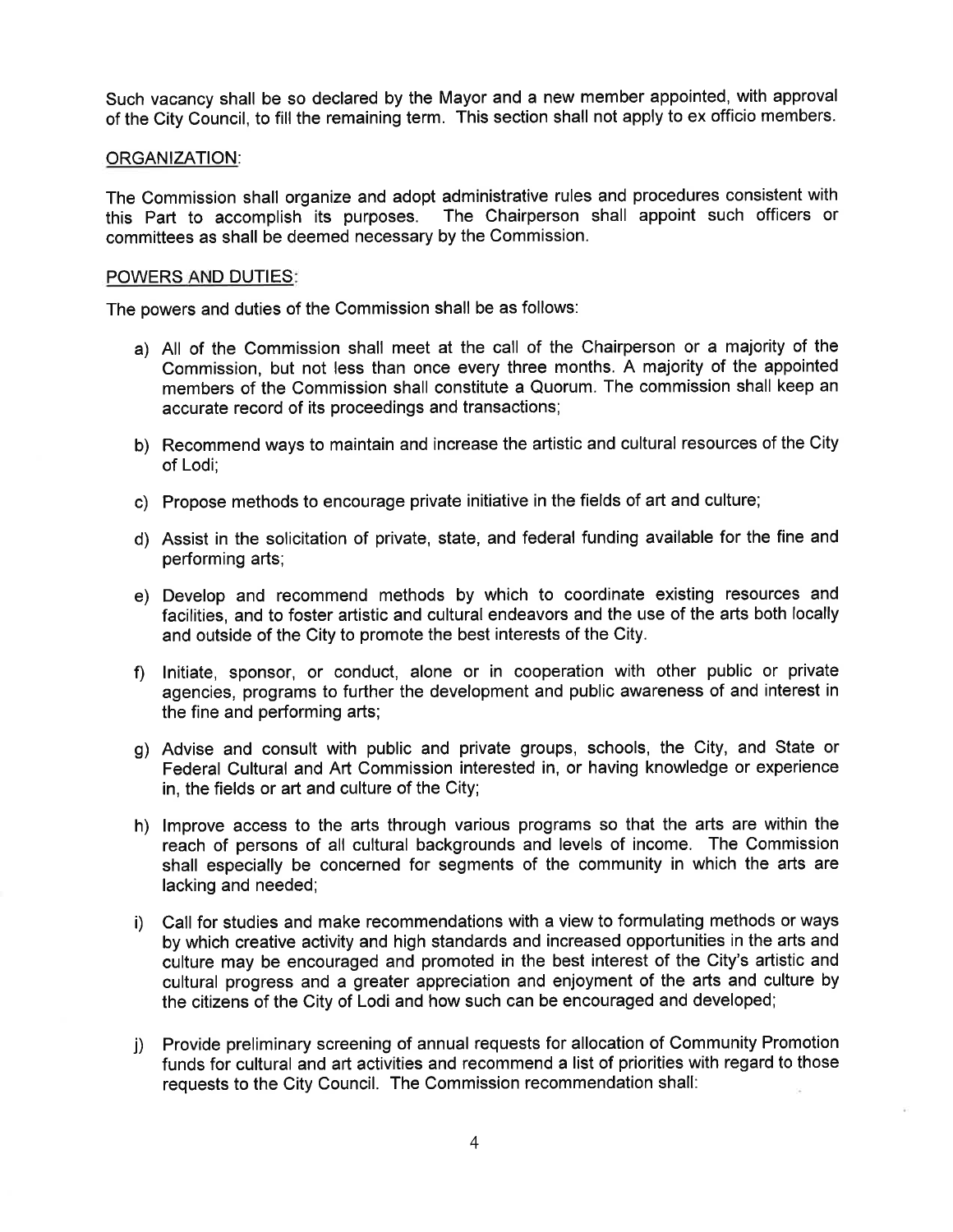- 1. Be listed by priority ranking to reflect the Commission's recommendations based on thorough consideration and evaluation of information and data to be submitted by applicant organizations to justify requested funding;
- 2. Be submitted in accordance with due dates to be specified by the City Manager to insure the City Annual Budget review schedules are met;
- 3. Be advisory only and not binding upon the City Council; all final determinations shall be made to City Council.
- To oversee the City's Public Art Policy and recommend public art projects funded k)through development impact fees for approval by the City Council.
- $\mathbf{D}$ To perform such other related duties and functions as the City Council may from time to time direct or otherwise appoint the Commission to administer or coordinate on behalf of the City.

# ANNUAL REPORT:

The Commission shall prepare and deliver an annual report to the Parks, Recreation & Cultural Services Director, not later than one hundred and fifty (150) days after the end of each calendar year to include an annual account of its activities and goals.

# COMPENSATION:

Members of the Commission, the Chairperson, and persons appointed to assist the Commission in making its studies shall serve at no salary, but shall be reimbursed for travel and subsistence expenseð incurred in the performance of their duties while away from the City of Lodi in accordance with the travel allowance policies adopted by the City of Lodi, but only to the extent that appropriations for such travel allowance have been provided in the Commission's budget and approved by the City Council.

# STAFF SUPPORT:

The City Council may authorize, subject to the budget of the Parks, Recreation & Cultural Services Department as approved by the City Council, such clerical and other staff assistance, and the acquisition of such equipment and supplies as are necessary to enable the Commission to carry out its functions and duties.

#### STAFF ASSISTANCE:

The Commission is authorized to secure through the City Manager from any department, officer, consultant, commission, board, employee, or other instrumentality of the City of Lodi suggestions, estimates, and statistics for the purposes of carrying out the provisions of this Part anã- each such department, officer, consultant, commission, board, employee, or other instrumentality of the City of Lodi through the City Manager is authorized and directed to furnish such information, suggestions, estimates, and statistics to the Commission upon request made by the Chairperson of the Commission or upon the request of any member or subcommittee of the Commission whatsoever.

# MEETINGS - LOCATIONS:

The Commission, or on the authorization of the Commission any subcommittee or member thereof, may, for the purpose of carrying out the provisions of this Part, sit and act in such time or place within the City of Lodi as deemed necessary to the conduct of its affairs. The